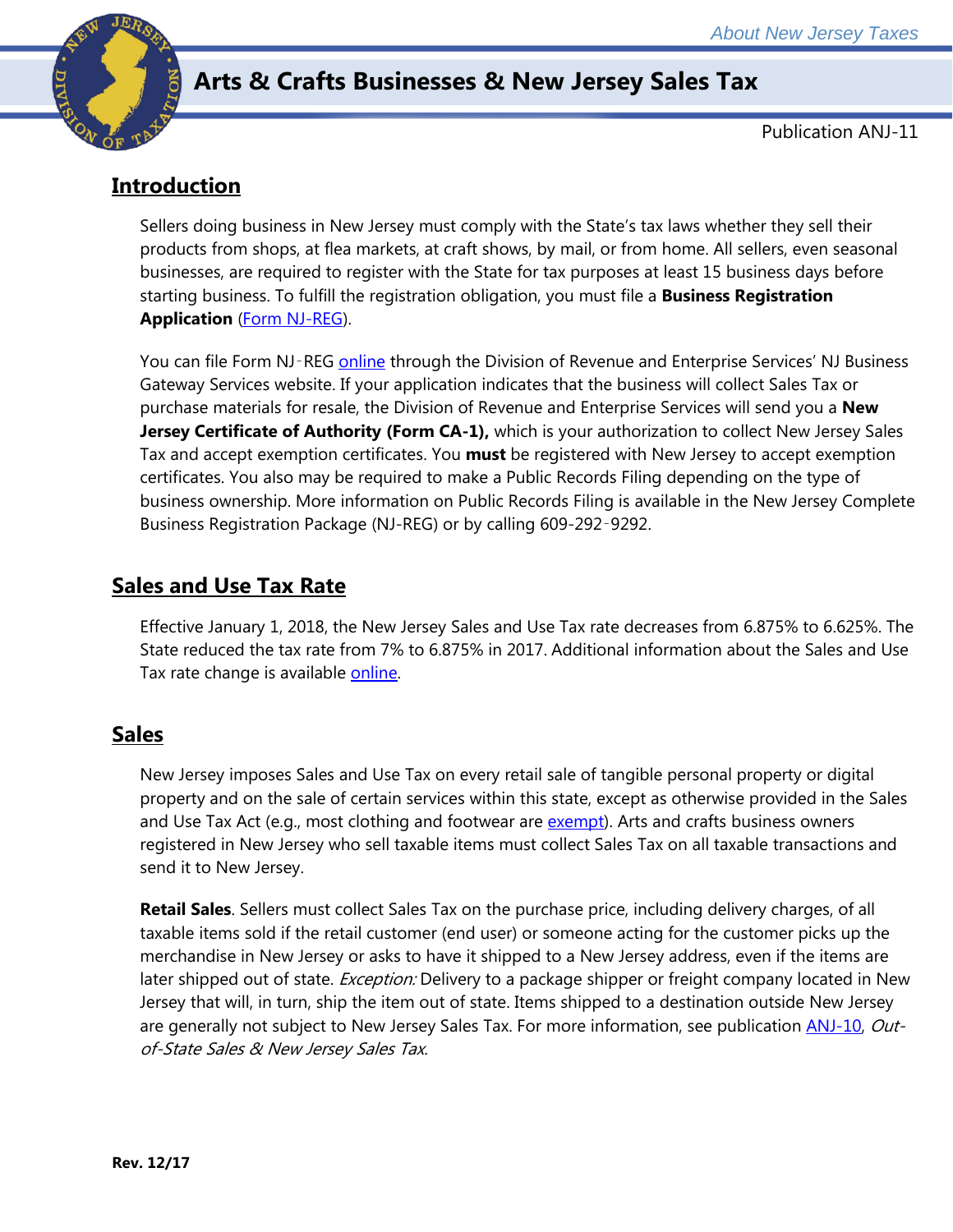Sales for Resale to Other Businesses. If another business purchases your product for *resale*, the purchaser is not considered to be the end user and no tax is due if the purchaser provides a fully completed **Resale Certificate** [\(Form ST-3\)](http://www.state.nj.us/treasury/taxation/pdf/other_forms/sales/st3.pdf) or **Streamlined Sales and Use Tax Agreement Certificate of Exemption** [\(Form ST-SST\)](http://www.state.nj.us/treasury/taxation/pdf/other_forms/sales/st_sst.pdf). If the purchaser does not provide the seller with an exemption certificate, the seller *must* collect Sales Tax.

**Qualified Out-of-State Sellers.** Qualified out-of-state sellers may make tax-exempt purchases in New Jersey of tangible personal property, specified digital products, or services purchased for resale. When the qualified out-of-state seller picks up the property from the seller's New Jersey location, or sends its own vehicle or messenger to pick up the item(s) in New Jersey, the qualified out-of-state seller may use the **Resale Certificate for Non-New Jersey Sellers** [\(Form ST-3NR\)](http://www.state.nj.us/treasury/taxation/pdf/other_forms/sales/st3nr.pdf) or **Streamlined Sales and Use Tax**  Agreement Certificate of Exemption [\(Form ST-SST\)](http://www.state.nj.us/treasury/taxation/pdf/other_forms/sales/st_sst.pdf). "Qualified out-of-state sellers" are sellers that (1) are not registered with New Jersey (2) are not required to be registered with New Jersey and (3) are registered with any other state. An out-of-state seller may not use an **ST-3NR** unless the purchase qualifies for exemption under New Jersey law.

If a qualified out-of-state business that is not registered in New Jersey makes a purchase and asks to have the product shipped directly to its customer in New Jersey, the out-of-state business may use the resale certificate of its home state. This drop-shipment transaction is the only time a New Jersey seller may accept an exemption certificate of another state. The out-of-state business also may use **Form ST-3NR, Form ST-SST**, or [Uniform Sales and Use Tax Certificate –](http://www.mtc.gov/uploadedFiles/Multistate_Tax_Commission/Resources/Forms/Uniform%20Sales%20and%20Use%20Certificate-1_2009.pdf) Multijurisdiction published by the Multistate Tax Commission. If no resale certificate is provided, the seller must charge New Jersey Sales Tax. For more information on drop shipments, see **ANJ-10**, Out-of-State Sales & New Jersey Sales Tax.

**Exempt Organizations.** Many churches, hospitals, volunteer fire departments, and other nonprofit organizations are exempt from paying Sales Tax on items purchased for the exclusive use of the organization. The Division of Taxation issues an **Exempt Organization Certificate (Form ST-5)** to those organizations that qualify for exempt status. When selling products to these organizations, the seller must obtain a photocopy of their ST-5 certificate to document why Sales Tax was not collected.

**Lessons.** Fees for lessons and instructions are not taxable. If materials or supplies are provided to the students as part of the lessons without a separate charge, the entire fee for the lessons (including materials or supplies) is nontaxable. The instructor must pay Sales Tax on the materials and supplies when they are purchased. However, if there is a separate charge for materials and supplies, the instructor must collect Sales Tax from the students on those items. In this case, the instructor may provide the supplier with a fully completed resale certificate instead of paying Sales Tax when the items are purchased.

For more information on issuing and accepting exemption certificates, see Tax Topic Bulletin S&U-6, Sales Tax Exemption Administration.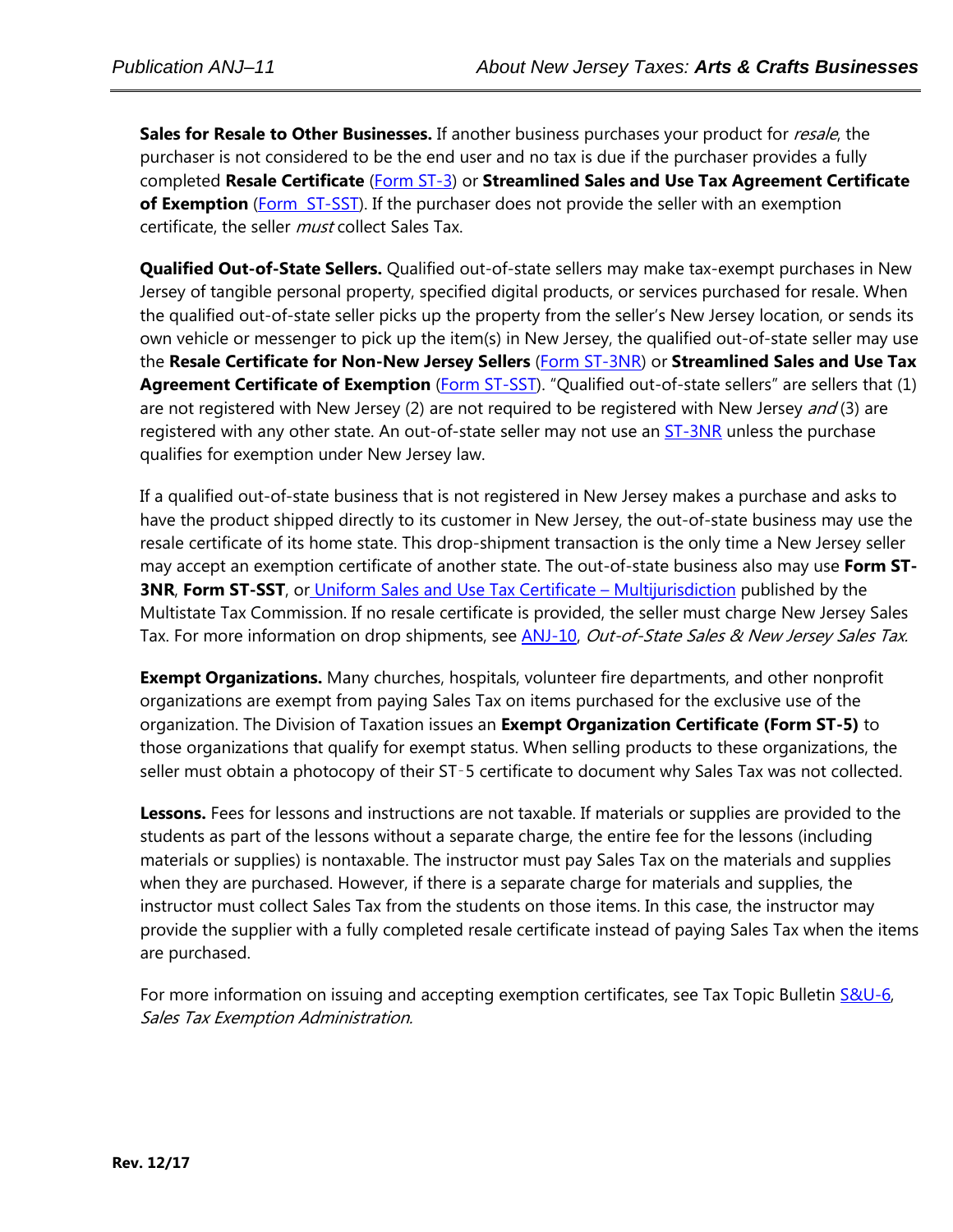#### **Purchases**

**Materials.** When sellers buy materials that will become a component part of the products they make and sell, they may use a fully completed resale certificate instead of paying Sales Tax.

**Supplies and Tools.** Sales Tax must be paid on purchases of supplies and tools. Items such as paint brushes, knives, scissors, tools, detergents, and disposable paper products for business use differ from materials because they do not become component parts of the finished product.

**Example:** Amy designs and makes hand‑crafted wooden toys and sells them at a local flea market. She may issue a fully completed resale certificate to her New Jersey supplier when she buys the wood, nails, string, paint, and glue that ultimately become part of the toys she sells. She does not pay Sales Tax on these materials. However, Amy may not use a resale certificate when purchasing the paint brushes and scissors she needs to make her toys since the tools do not become component parts of her finished product. She must pay Sales Tax on the tools.

**Packaging/Wrapping.** Nonreturnable items used to contain, protect, wrap, and ship products to customers are exempt from New Jersey Sales Tax. To qualify for exemption, the packaging items must be incidental to the delivery of the products and an **Exempt Use Certificate** [\(Form ST-4\)](http://www.state.nj.us/treasury/taxation/pdf/other_forms/sales/st4.pdf) or **Streamlined Sales and Use Tax Agreement Certificate of Exemption** [\(Form ST-SST\)](http://www.state.nj.us/treasury/taxation/pdf/other_forms/sales/st_sst.pdf) must be provided to the supplier of the packaging items.

**Production Equipment.** Some machinery and equipment used directly and primarily in the production of tangible personal property by manufacturing, processing, assembling, or refining also are exempt. For example, a lathe used to make hand-crafted toys or a sewing machine used by a clothing manufacturer are types of exempt production equipment. By issuing **Form ST-4** or **Form ST-SST** to the supplier, the purchaser would pay no Sales Tax on qualified equipment. For more information on exempt production equipment, see Tax Topic Bulletin [S&U-6,](http://www.state.nj.us/treasury/taxation/pdf/pubs/sales/su6.pdf) Sales Tax Exemption Administration.

#### **Use Tax**

**Out-of-State Purchases.** If a seller buys supplies or tools outside New Jersey for use in this state, the seller owes Use Tax to New Jersey if no Sales Tax was paid on the purchase. If sales tax was paid to another state at a rate lower than the current New Jersey Sales and Use Tax rate, the seller owes Use Tax on the difference between the amount of Sales Tax that would have been due in New Jersey and the amount of sales tax paid in the other state. This provision of the law protects home-state sellers from unfair competition. If materials that become a component part of the seller's product are purchased out of state, no Use Tax is due to New Jersey. For more information on New Jersey Use Tax, see publication [ANJ-7,](http://www.state.nj.us/treasury/taxation/pdf/pubs/sales/anj7.pdf) Use Tax in New Jersey.

**NOTE:** If a seller buys materials with a resale certificate and decides to use them for personal purposes (and not to resell them), Use Tax must be paid to New Jersey at the rate in effect when the items were removed from inventory.